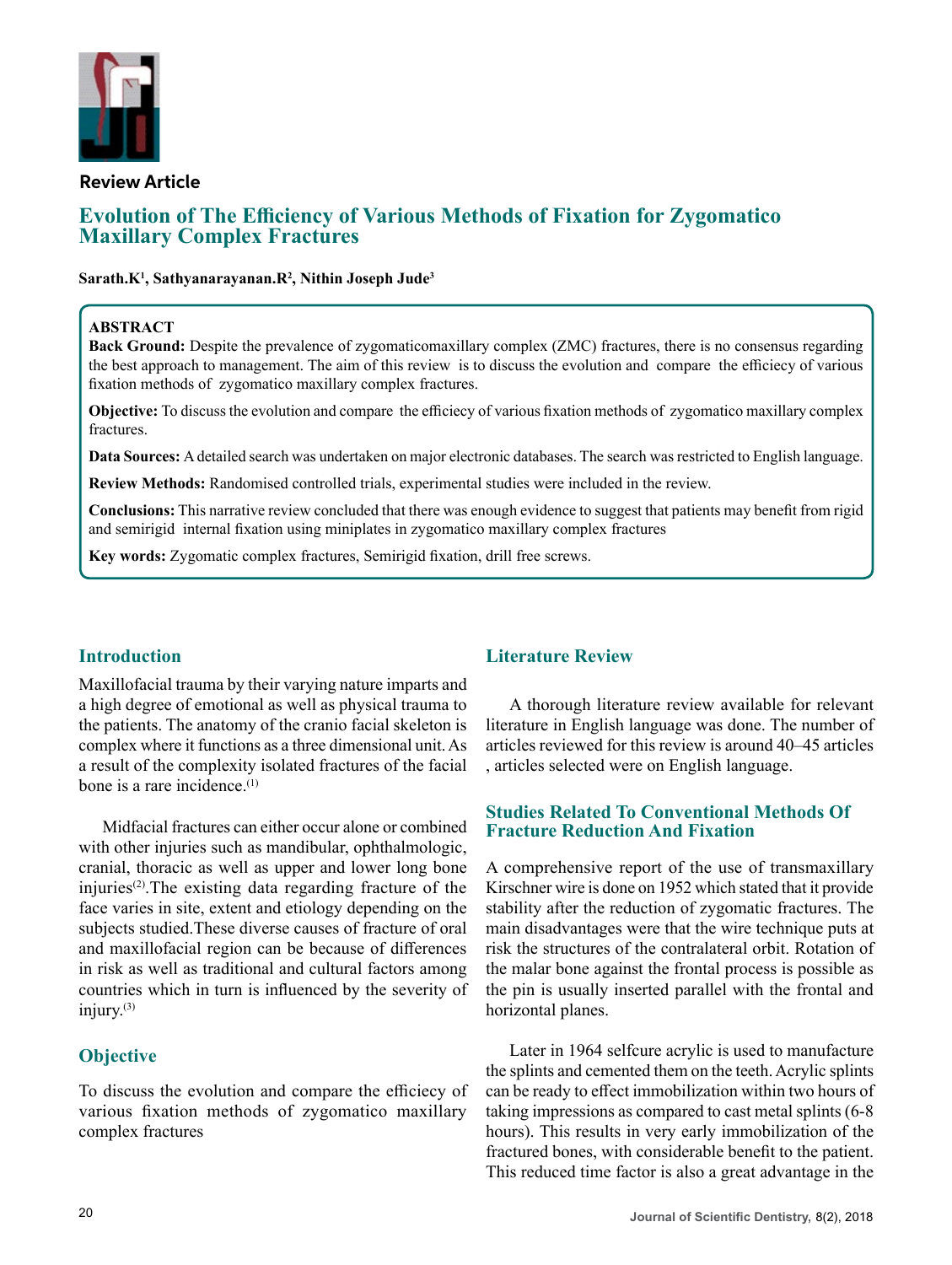treatment of the patient with skeletal damage and facial lacerations.

In 1972 box frame fixation offers simple immobilization of the midfacial fracture, with or without associated mandibular injury. The technique does not require complicated apparatus and is very easy. No dressings are required and patients can be mobilesed immediately after the operation. Although they have to sleep on their backs, the patients are comfortable. The removal of the apparatus at the end of 6 weeks is painless, and can be done in minutes in an outpatient unit. The resulting scars are not usually unaesthetic. Minimal pin tract infection has been encountered. Box frame is usually applied between the  $6<sup>th</sup>$  and  $12<sup>th</sup>$  day, when the swelling has subsided.

On performing a clinical study, in 1976 proved that internal wiring fixation is better than fixation of pack in the antrum when stay in the hospital, restoration of infraorbital nerve function, position of the orbits, bilateral palpebral fissure symmetry and the final easthetic results are considered. However, in the antral packing group, the result was better when jaw movem,.ents and occu.rrence of permanent double vision were compared.

Retrospective examination of 21 subjects having maxillary fractures treated at the Medical Center Hospital of Vermont in Burlington in 1983 by thorough comprehensive dental and ent clinical analyses, revealed no nonunion in any patient examined and compared each patient's lateral ceph with computerized norms suggested that elongation of face did not occur when Inter maxillary fixation alone was the principal method of repair.

In a study conducted using Champy miniplates in the treatment of facial fractures and in the correction of the post traumatic deformities, in birth craniofacial deformities, and bony deformities occurring secondarily, the advantages of plating are summarized as reduced time of operation , rigid fixation during the surgery, adequate and good fixation of bone grafts, and the skill to take out the intermaxillary fixation in children after the procedure or during the immediate postoperative days.

Klotch and Gilliland 1987 evaluated internal fixation using AO miniplates compared to the already existing therapy (utilizing a combination of IMF, and interosseous wiring, or bone grafting) for the treatment of serious mid third fractures. They concluded that internal fixation gives very good stabilization and correction of serious mid third injuries with less complications and fast return to routine job for most patients.

Wu et al 1998 evaluated the stability of miniplate osteosynthesis for midface fractures and found that RIF provided good three dimensional stability. The fixation of zygomatico frontal suture and zygomatico maxillary suture were the key for obtaining sufficient stability, and at least two fixation screws were required above zygomatico frontal suture.

### **Studies Related To Various Advancements In Midface Fracture Reduction And Fixation**

Manson and coworkers 1985 have proved that immediate extensive ORIF with bone grafting done primarily provides superior aesthetic results in midthird of face. fractures in poly trauma patients. Orbital reconstruction most frequently requires bone grafts. They concluded that extended ORIF and bone grafting simultaneously has an added advantage over the aesthetic results obtained from facial fracture treatment. Also, structural bone union and pre operative facial structure could be restored if soft tissue contraction is not present

In a study done by Rudolf and Coworkers<sup>(39)</sup> 1987, treating unstable zygomatic fractures with resorbable poly (L-lactide) (PLLA) plates and screws, the results showed that this method of fixation gives good stability over a sufficiently long period to enable undisturbed fracture healing.

Francel TJ in  $1992^{(40)}$  summarized the complications of rigid fixation in the management of craniomaxillofacial trauma as prominence, infection, exposure, and migration of the osteosynthesis appliances. The frequency of infection and exposure may be decreased with antiseptic irrigation, correct placement of plates, attention to proper mucosal closure, and mucosal-saving techniques.

In a retrospective study by Niessen et al<sup>(41)</sup> 1996 comparing the late results of patients with an isolated zygomatic fracture and dislocation, who have been treated with the Gillies procedure alone or with stabilizing transosseous wires, proved that even the stabilized zygomatic complexes (22%) could, due to the pull of the muscle masseter, still rotate around the axis of stabilization and this causes asymmetry in 60% of the cases. Unstable fractures and dislocations, however, need an open reduction and an adequate stabilization with miniplates at the frontozygomatic suture and infraorbital rim.

Lee et al $(42)$  1997 utilized endoscopic-assisted technique of open reduction and rigid fixation for managemet of complex midfacial fracture to facilitate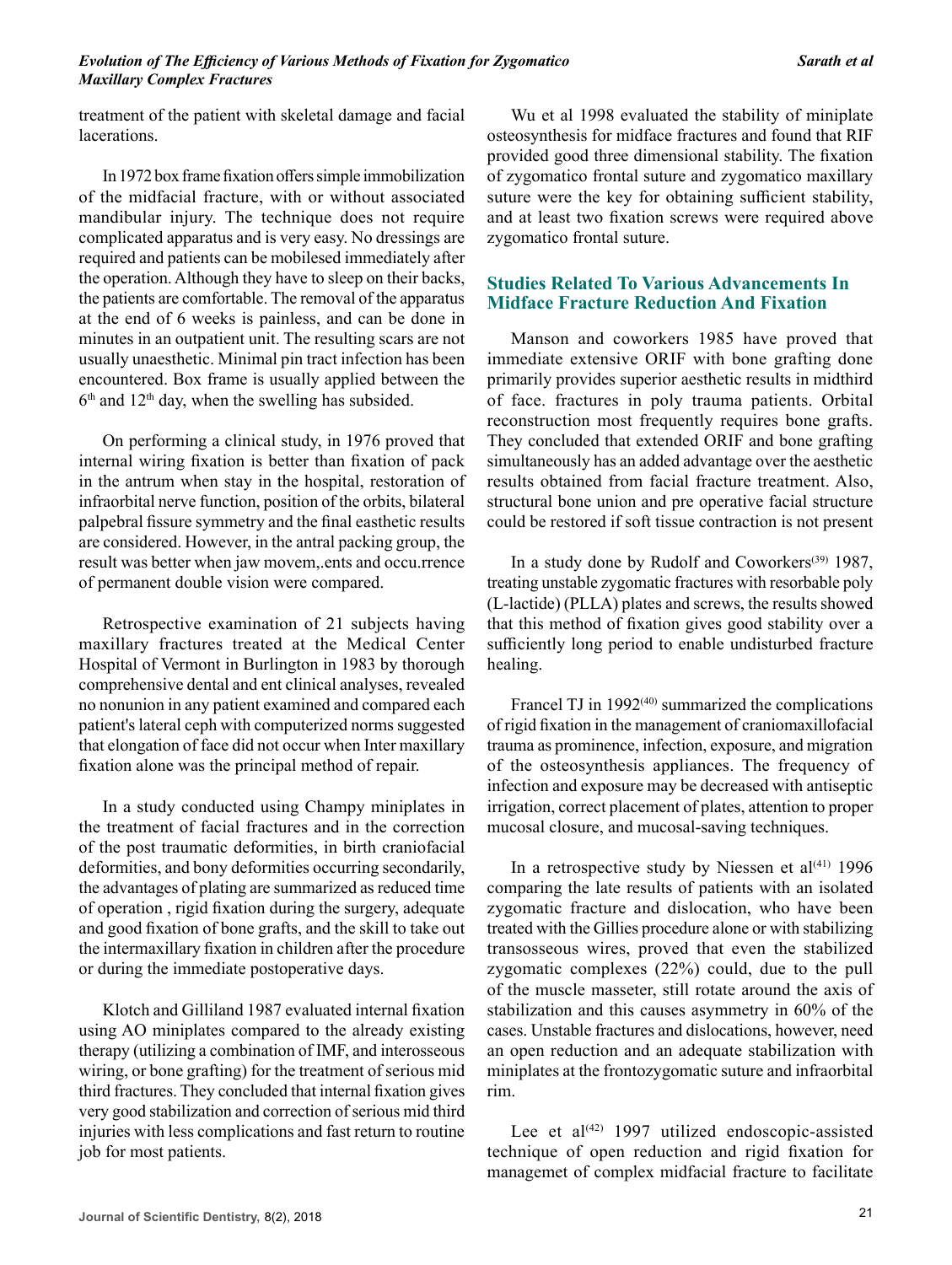#### *Evolution of The Efficiency of Various Methods of Fixation for Zygomatico Maxillary Complex Fractures*

the anatomic repair of associated zygomatic arch and orbital floor fractures. The results obtained proved that the technique minimized ocular globe manipulation and concominantly eliminated the need for coronal scalp and lower eyelid incisions.

In 1997 stated that in case of significant midface retrusion due to bone loss, a framework reconstruction using 2.0mm titanium mesh molded and fixed rigidly in place, followed by application of hydroxyapatite cement onto the mesh allow restoration of normal skeletal structure. No overcorrection is required if this method of reconstruction is used.

In a study by Enislidis and coworkers 1998, a new material for osteosynthesis fixation of zygomatic fractures was used and after six month follow-up period, there was uneventful bone healing with no complication regarding the hardware. advantages of the new material is that its malleable when heated, and adapting fast to the bone surface, and second operation can be avoided for implant removal.

In another study of 44 patients by Schortighuis et al 1999 with maxillofacial trauma treated by open reduction and internal fixation using 1.0 and 1.5-mm microplates for fixation revealed a perioperative complication rate of 1.2% for the 1.0-mm screws, primarily malposition. No complications were observed with the 1.5-mm system and there was no instance of exposed hardware

In a study by Park and his co-workers 2001, for the repair of 39 orbital fractures, Titanium mesh screen 1.0 (SYNTHES) were used either as an onlay implant or as cover implant to repair severely crushed fracture on the orbital rim or maxillary wall segments. The advantages of using titanium mesh screen were its high rigidity and malleability, fewer artifacts on the follow up CT scans and ability to restore and fix easily even crushed tiny bony pieces without loss and achieve more accurate three dimensional anatomical reconstruction of orbital wall fracture.

Paludetti et al 2003 conducted a study comparing various techniques for midface fracture fixation, it is concluded that the use of titanium mini and microplates, are easy to apply and offer optimal reduction and stabilization and hence well-suited for surgical application. Resorbable mini-plates are more advantageous in paediatric patients since titanium plates interfere with cranial-facial growth and, also make both CT and MRI artifacts. Moreover, these could create problems, in the event of oncologic disease that requires radiotherapic treatment. Use of absorbable materials reduces the risk of inflammatory complications following titanium implant rejection requiring removal of these devices.

Marcin Kozakiewicz 2009 used 3-D virtual and anatomical models on the basis of computed tomography images. Using rapid prototyping, these were used as templates to form titanium mesh implants, which are then used intra operatively as guides to aid correct implant placement in the orbit for the reconstruction of orbital floor defects.

Kloss et al 2011 stated that in the management of midfacial fractures complications occur after 6 and 12 months. Nerve parasthesis and sensitivity to the material were most prominent. Hence careful decision should be taken regarding surgical treatment

 Vijay Ebenezer 2012 in his study stated that microsystem has good and paramount use in midface fractures. The advantages noted are adequate fixation of fractures, with negligible palpability in the thin midfacial region, minimal thermal conductivity, high malleability to easily adapt to complex facial contours and high biocompatibility. Inaddition, it gives a very good access and easy placement without disturbing adjacent anatomic structures.

In a study by Mehra 2013, craniofacial suspension using POP head cap is found to be a quick, simple and efficient immobilization of middle third fracture with/ without associated mandibular fracture.

 Carron and co-workers 2014 ultrasonically vibrated the pin to fill the pilot holegrooves created by the drill with the pin material. The material fills the grooves completely even at less than 90° angles and behaves analogous to screw threads. This provides a tremendous advantage in hard-to-reach midface areas because pilot holes may be drilled at less than 90° angles and the plate screw construct will maintain stability, unlike its titanium counterpart. The two properties of the absorbable system may help overcome the issue of achieving stability when perpendicular placement would be difficult.

# **Studies Related To Self Tapping And Drill-Free Screws**

Drill Free Screws (DFS) were developed in 1998 by Heidemann as having a cork screw and cutting flutes which are specially formed which enable insertion of the screws without drilling. Tests performed to analyze the holding power of drill free screws and self-tapping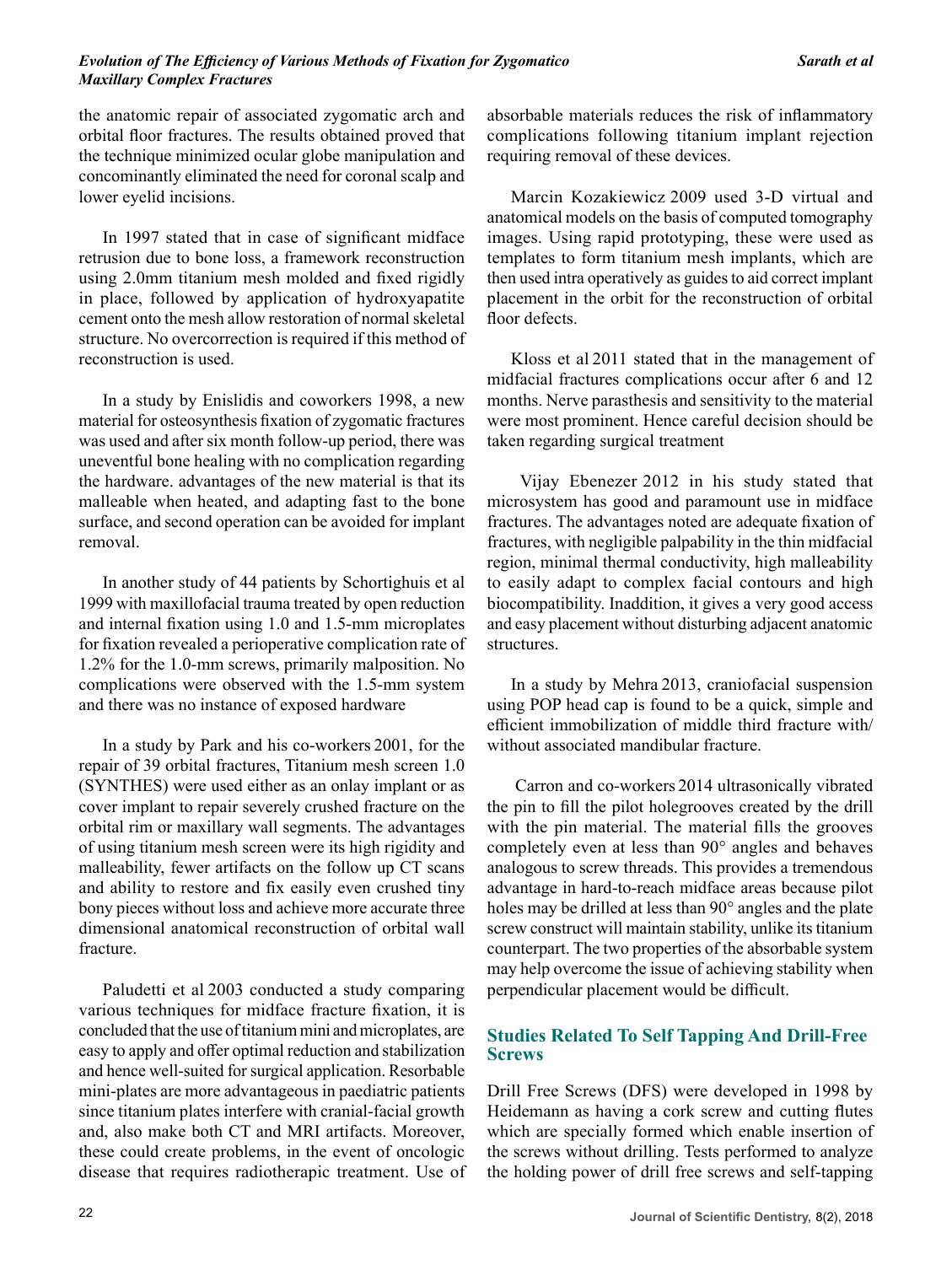titanium screws showed that the holding power of drill free screws is between 70 and 104% of the holding power of self-tapping titanium screws.

In a prospective study performed by Heidemann 1999 to investigate the clinical efficiency of mini and microdrill free screws (DFS) and also to determine areas in maxillofacial traumatology and orthognathic surgery, where this new type of screw may be recommended for clinical use; this study proved that micro- and mini-DFS has adequate rigidity and stabilty for the fixation of bone fragments in the central and lateral midface and in the anterior mandibular area. However, the application of DFS in the mandibular angle region is not recommended.

In a study evaluating the clinical use of self drilling screws in the craniomaxillofacial area, Ralf Schon et al 2000 found that ease of insertion without previous drilling and less use of instruments reduced the operating time. Screw fractures occured, when the screws were inserted forcefully in the periorbital area. They concluded that miniplate osteosynthesis and the fixation of cortical and cortico-cancellous bone grafts using self-drilling screws proved to be reliable.

Holmes and co-workers2000 suggested the technique for the use of bicortical screws that two forward turns followed by one backward turn excludes the shaft from the pitch of the screw during insertion and removal.

Heidemann 2001 on comparing the metal/osseous interface and bone remodeling after insertion of selftapping screws and drill free screws found that DFS had higher screw/bone contact and significantly more residual bone in the region of the screw threads. The greater amount of original bone in the threads of drill free screws demonstrated that the insertion of drill free screws did not cause harm to the surrounding bone. Both the results obtained are important for osteosynthesis in regions where thin cortical bone is present, such as the central midface.

Coburn 2002 recommended the placement of selftapping IMF screws with careful bur hole drilling, with slow bur speed and copious irrigation with sterile saline. Also, the screw insertion speed should be judicial and should not be forced once resistance is felt.

Alpert and his coworkers 2003 stated that self-drilling, self-tapping screws areshowing much superior quality while fixing screws into asoft and cancellous bone graft. The self-drilling principle has an added advantage of avoiding the a drill hole thus shortening the process of orif and requiring less instruments.

Gibbons AJ 2003 stated that drill free IMF bone screws may be used as temporary IMF to support the fracture during definitive plating for military purposes. At the end of the surgery the IMF is released, the occlusion checked and the screws removed. If postoperative elastic traction is required, for example in mandibular condylar fractures, the screws may be left in place and removed at a later date.

Yan Chen et al 2008 compared the influences of self drilling and self tapping titanium implant modalities on orthodontic microimplants and surrounding tissues biomechanically and histologically. The tendency to fracture and the percentage of bone-to-implant contact values was greater in the self-drilling group. It proved that self-drilling microimplants can provide better anchorage and hence can be recommended for use in the maxilla and in thin cortical bone areas of the mandible.

Mischkowski RA et al 2008 in their study were campared with four miniscrew types for anchorage of the skeleton regarding the property such as biomechanical, contributing to primary stability. A drill-free screw having a conical design can achieve better and higher primary stability compared with self-tapping screws which is cylindrical. This effect was more visible during the insertion of torque estimations compared to pull-out tests. The Dual Top screws, were highly susceptible to fractures.

Jin-Seo Park and coworkers 2009 did 3D finite element analysis to evaluate the strain induced in the cortical bone surrounding an orthodontic microimplant during insertion in a self-drilling manner reported that the upper limit for normal bone remodeling, were observed in the peri-implant bone along the whole length of the microimplant. Level of strains in the vicinity of either the screw tip or the valley part was similar. The study concluded that bone strains from a microimplant insertion in a self-drilling manner might have a negative impact on the physiological remodeling of cortical bone.

In an animal study using scanning electron microscopy by Juliana GG and co-workers 2010, comparing selfdrilling and self-tapping screws the bone debris formed with self-drilling screws is not the result of the heat generated, but rather the result of biologically active bone tissue capable of reacting with the screw and improving its performance and hence, bone debris formed during